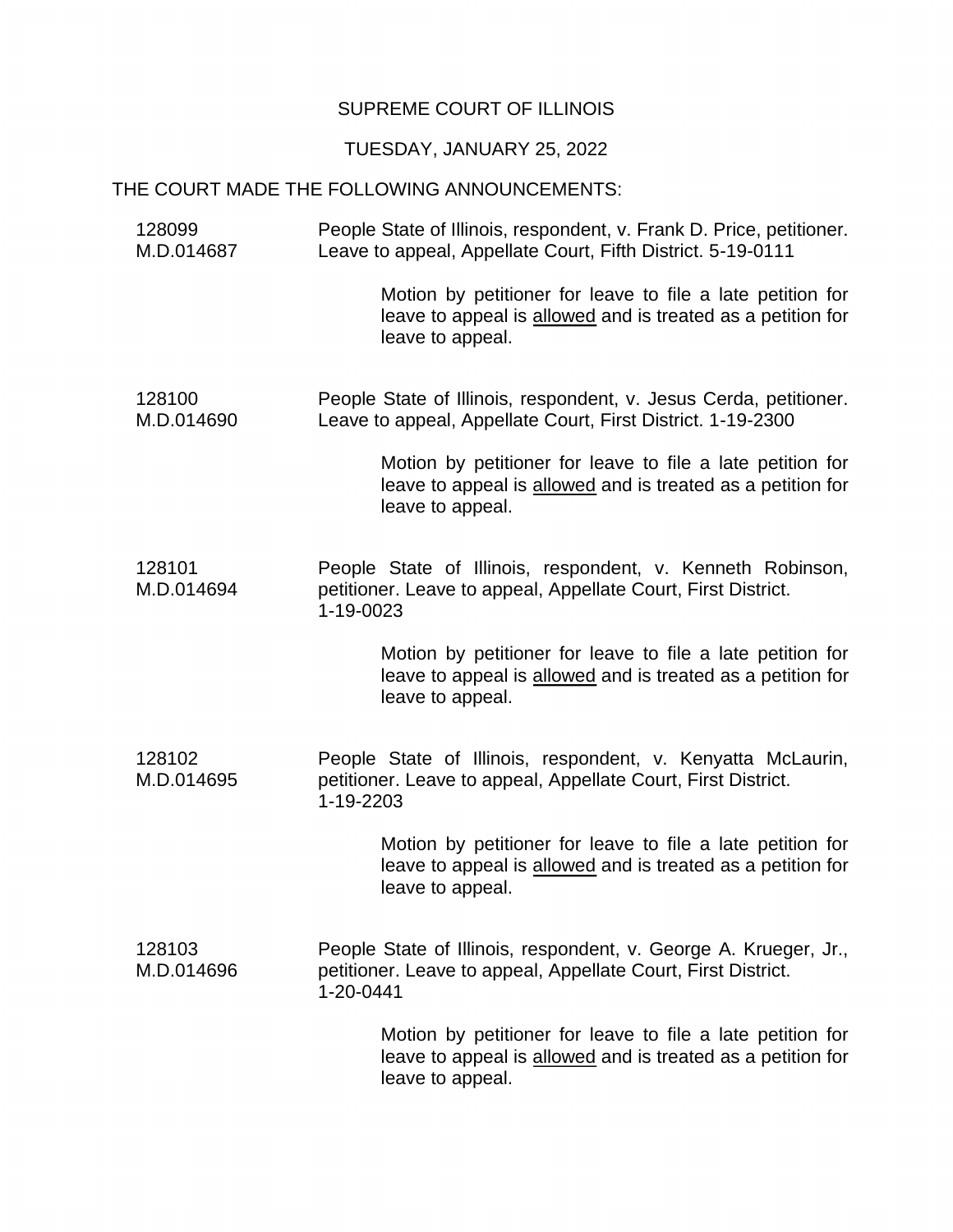| 128104<br>M.D.014697 | People State of Illinois, respondent, v. Frank Williams, petitioner.<br>Leave to appeal, Appellate Court, First District.<br>1-19-0122        |
|----------------------|-----------------------------------------------------------------------------------------------------------------------------------------------|
|                      | Motion by petitioner for leave to file a late petition for<br>leave to appeal is allowed and is treated as a petition for<br>leave to appeal. |
| 128105<br>M.D.014699 | People State of Illinois, respondent, v. Nathan R. Hall, petitioner.<br>Leave to appeal, Appellate Court, Fifth District.<br>5-19-0199        |
|                      | Motion by petitioner for leave to file a late petition for<br>leave to appeal is allowed and is treated as a petition for<br>leave to appeal. |
| 128106<br>M.D.014702 | People State of Illinois, respondent, v. Juan F. Blanco, petitioner.<br>Leave to appeal, Appellate Court, Second District.<br>2-20-0082       |
|                      | Motion by petitioner for leave to file a late petition for<br>leave to appeal is allowed and is treated as a petition for<br>leave to appeal. |
| 128108<br>M.D.014705 | People State of Illinois, respondent, v. Max McCoy, petitioner.<br>Leave to appeal, Appellate Court, First District. 1-17-0299                |
|                      | Motion by petitioner for leave to file a late petition for<br>leave to appeal is allowed and is treated as a petition for<br>leave to appeal. |
| 128109<br>M.D.014706 | People State of Illinois, respondent, v. Sherell Warfield,<br>petitioner. Leave to appeal, Appellate Court, Fourth District.<br>4-19-0681     |
|                      | Motion by petitioner for leave to file a late petition for<br>leave to appeal is allowed and is treated as a petition for<br>leave to appeal. |
| 128110<br>M.D.014707 | People State of Illinois, respondent, v. Rodolfo Salazar,<br>petitioner. Leave to appeal, Appellate Court, First District.<br>1-18-2036       |
|                      | Motion by petitioner for leave to file a late petition for<br>leave to appeal is allowed and is treated as a petition for<br>leave to appeal. |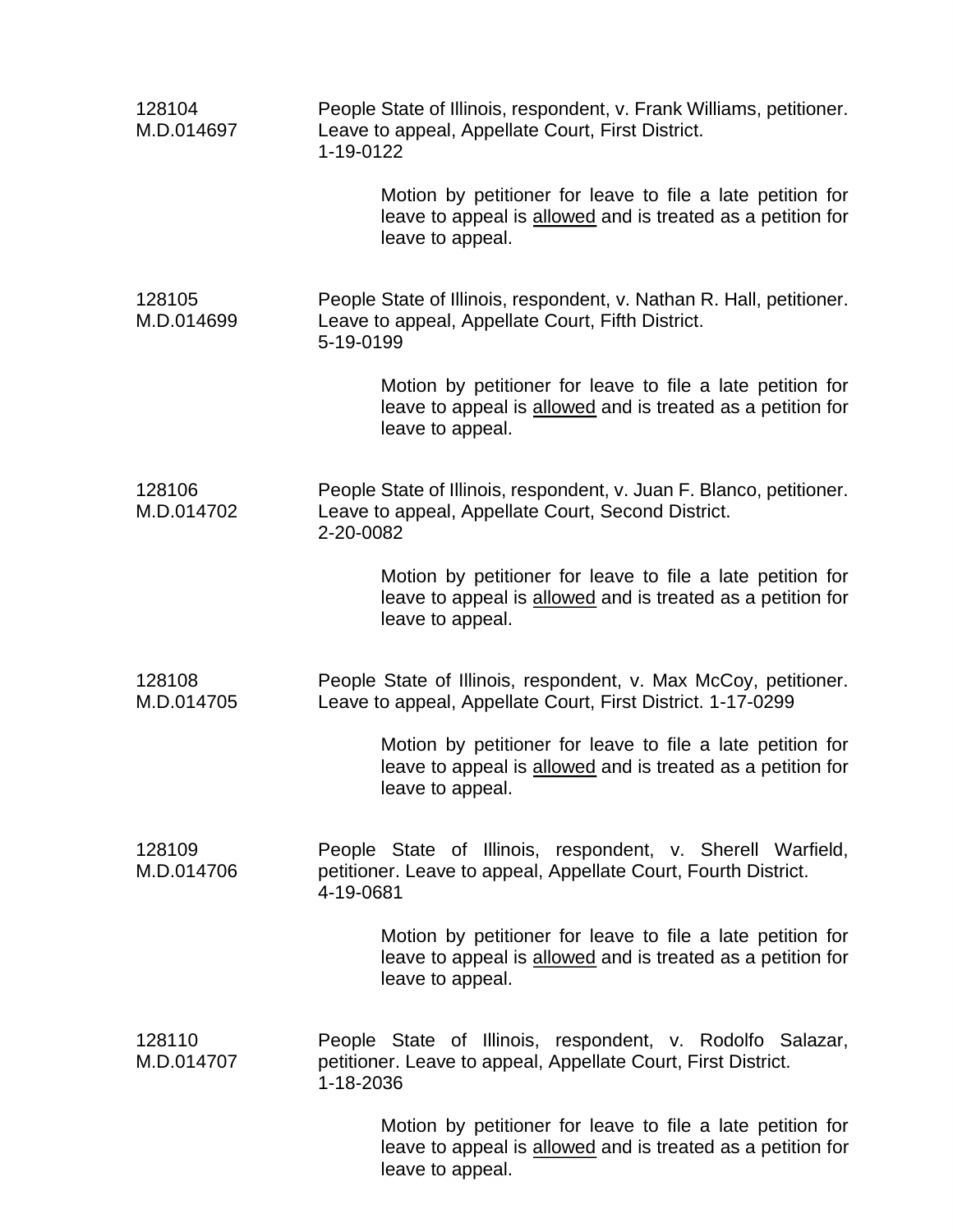| 128112<br>M.D.014710 | People State of Illinois, respondent, v. Timothy Reliford,<br>petitioner. Leave to appeal, Appellate Court, First District.<br>1-17-2644                                                                           |
|----------------------|--------------------------------------------------------------------------------------------------------------------------------------------------------------------------------------------------------------------|
|                      | Motion by petitioner for leave to file a late petition for<br>leave to appeal is allowed and is treated as a petition for<br>leave to appeal.                                                                      |
| M.D.014640           | Craig Mrazek, petitioner, v. Circuit Court of Cook County, Fifth<br>District, respondent. Mandamus.                                                                                                                |
|                      | Motion by petitioner for reconsideration of this Court's<br>order entered September 28, 2021, denying the motion<br>for leave to file a petition for an original writ of mandamus<br>is denied.                    |
| M.D.014641           | Charles Bruce Thomas, petitioner, v. Justices of the Appellate<br>Court, Fifth District, respondents. Mandamus.                                                                                                    |
|                      | Motion by petitioner for reconsideration of this Court's<br>order entered November 23, 2021, denying the motion<br>for reconsideration for leave to file a petition for an<br>original writ of mandamus is denied. |
| M.D.014656           | Frank W. Martin, petitioner, v. Boone County Circuit Clerk et al.,<br>respondents. Mandamus.                                                                                                                       |
|                      | Motion by petitioner for leave to file a petition for an<br>original writ of mandamus is denied.                                                                                                                   |
| M.D.014678           | Ronnie L. McAtee, petitioner, v. Hon. Timothy J. Joyce, etc.,<br>respondent. Mandamus/Supervisory Order.                                                                                                           |
|                      | Motion by petitioner for leave to file a petition for an<br>original writ of mandamus or alternatively for a<br>supervisory order is denied.                                                                       |
| M.D.014684           | Walter Lee Merritte, petitioner, v. People State of Illinois,<br>respondent. Habeas Corpus.                                                                                                                        |
|                      | Motion by petitioner for reconsideration of this Court's<br>order entered November 23, 2021, denying the motion<br>for leave to file a petition for writ of habeas corpus is<br>denied.                            |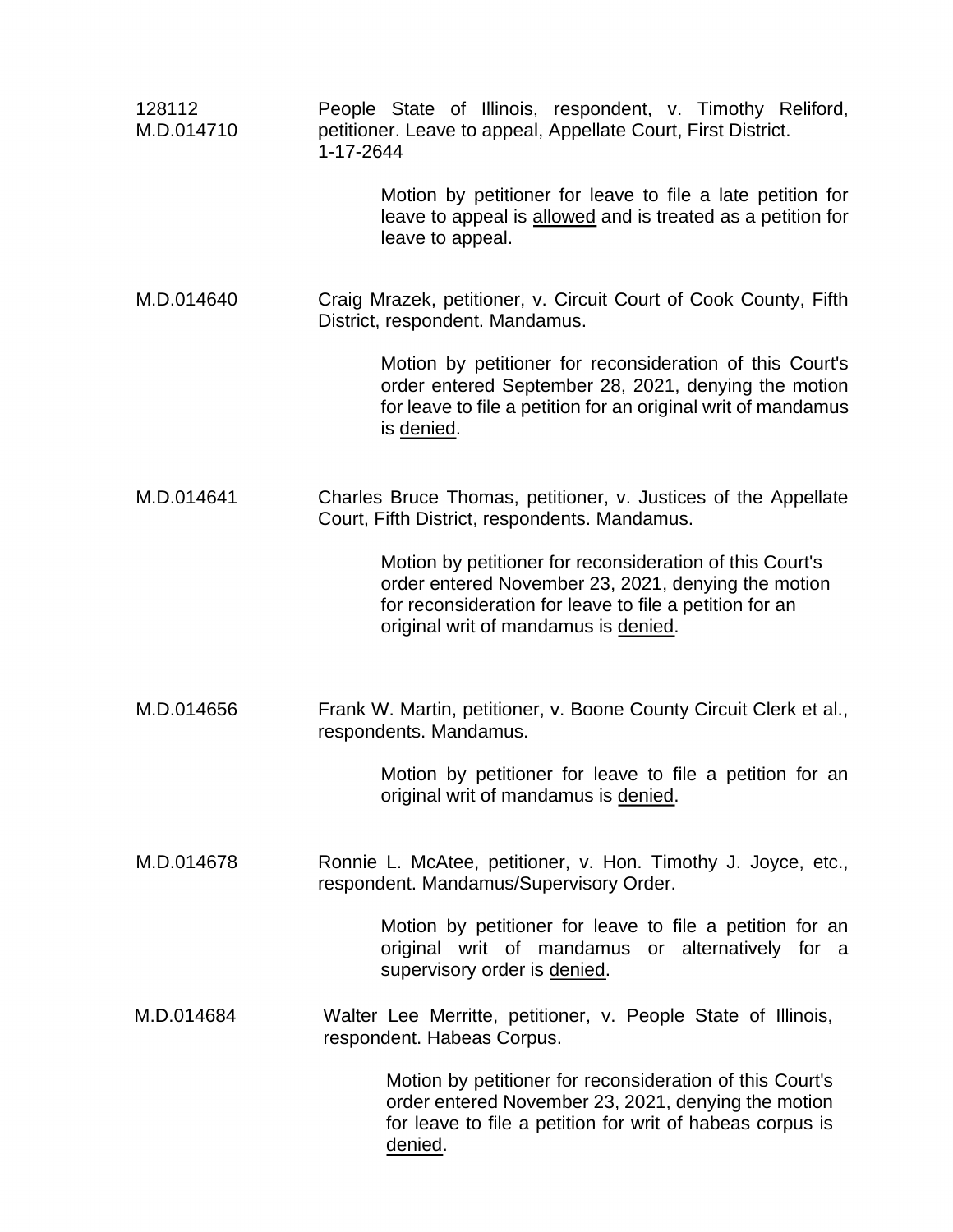to file a petition for an Motion by petitioner for leave to file a petition for an<br>original writ of mandamus or alternatively for a M.D.014689 Anthony Spaulding, petitioner, v. People State of Illinois, Motion by petitioner for leave to file a petition for writ of M.D.014691 People State of Illinois, respondent, v. Richard Hodges, Motion by petitioner for leave to file a late petition for M.D.014692 Chavez Saulsberry, petitioner, v. Hon. James Hallock etc., Motion by petitioner for leave to file a petition for an M.D.014693 Deandre Crawford, petitioner, v. First District Appellate Court, Motion by petitioner for leave to file a petition for an M.D.014698 People State of Illinois, respondent, v. Brandon Irvin, petitioner. Motion by petitioner for leave to file a late petition for The Attorney General of Illinois is directed to file a response on or before March 1, 2022, to the motion by respondents. Mandamus/Supervisory Order. supervisory order is denied. respondent. Habeas Corpus. habeas corpus is denied. petitioner. Leave to appeal, Appellate Court, First District. 1-17-0566 leave to appeal is denied. respondent. Mandamus. original writ of mandamus is denied. respondent. Mandamus. original writ of mandamus is denied. Leave to appeal, Appellate Court, Third District. 3-18-0246 leave to appeal is denied. M.D.014700 Aishef Shaffer, movant, v. Hon. Thomas J. Hennelly, respondent. Supervisory Order. movant for supervisory order.

M.D.014688 Jerry Burton, petitioner, v. Hon. Bradley T. Paisley et al.,